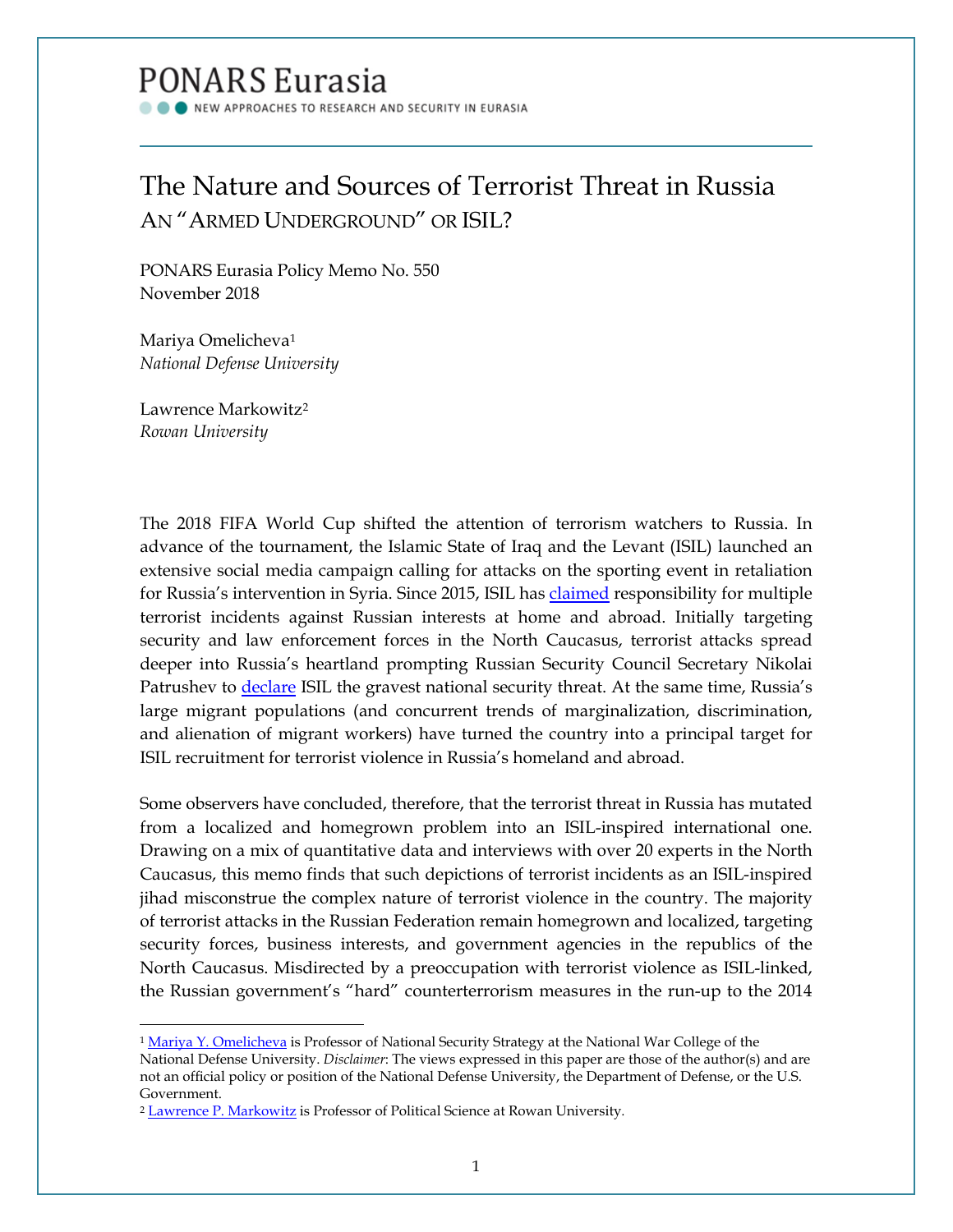Olympic Games and, again, in advance of the 2018 FIFA tournament have done little to mitigate its causes. On the contrary, Russia's forceful counterterrorism tactics ignore the underlying sources of the terrorist threat in the country and may galvanize the very forces it avows to eliminate.

#### **Metamorphosis of Terrorism in Russia?**

Until the rise of ISIL in the war zone of Syria and Iraq, terrorist threat in Russia had been largely perceived as a domestic issue associated with an Islamist insurgency under the umbrella of the Caucasus Emirate (CE). Formed in 2007 out of a network of *jamaats* with home bases in the republics of North Caucasus, the CE established links to global jihadist movements and replaced localized claims for national independence with broader Salafi causes. Still, by many accounts the CE has remained a local project that emerged out of and responded to local problems: rampant corruption, pervasive poverty, ineffective governance, and repression by local and federal security forces. This local orientation was further strengthened with the departure of potential terrorists to Iraq and Syria, which, some believe, was [facilitated](https://www.thedailybeast.com/russias-double-game-with-islamic-terror) by the Russian secret service as early as 2011.

The defection of most of the mid-level commanders of the CE to ISIL and the creation of a local ISIL affiliate, Vilayat Kavkaz, in June 2015 signaled the transformation of a homegrown insurgency into a foreign-inspired project pursuing a global jihadist agenda. Russia's intervention against Sunni rebels in Syria seemed to accelerate this trend. When Moscow's airstrikes first hit ISIL positions in Syria in September 2015, the terrorist group [declared](https://www.mk.ru/politics/2015/11/12/igil-prigrozilo-rossii-morem-krovi-kakikh-teraktov-ozhidat.html) jihad against Moscow. A month later, an explosion on the chartered passenger flight operated by a Russian airline from Sharm El Sheikh International Airport in Egypt took lives of all 224 passengers. The attack was claimed by both ISIL and its affiliate in Sinai, Ansar Bait al-Maqdis. In 2016, ISIL [renewed](http://www.kavkaz-uzel.eu/articles/286752) its calls for jihad against Russia in its video propaganda and **claimed** responsibility for at least five attacks on security forces in Dagestan and one in Chechnya. The following year, ISIL-claimed attacks occurred in other parts of Russia. In addition to a series of assaults in North Caucasus, two firearm attacks on security forces in Astrakhan in April, the knife-stabbing August incident in Surgut, and a deadly explosion in St. Petersburg's subway in December. ISIL fighters also targeted Russian interests abroad: in December 2017 Russia's ambassador to Turkey, Andrei Karlov, was killed at an art exhibit in Ankara by a member of Turkish security forces who had defected to ISIL.

While many of these developments undeniably have a transnational character, beneath the brand of ISIL-inspired terrorism is a long-running trend of localized and fragmented violence in Russia's regions. Several features are immediately visible. First, as **Figure 1** demonstrates, terrorist attacks have not swept across the territory of the Russian Federation. The North Caucasus remains the epicenter of violence both in terms of the quantity and the magnitude of terrorist attacks. Second, according to the Global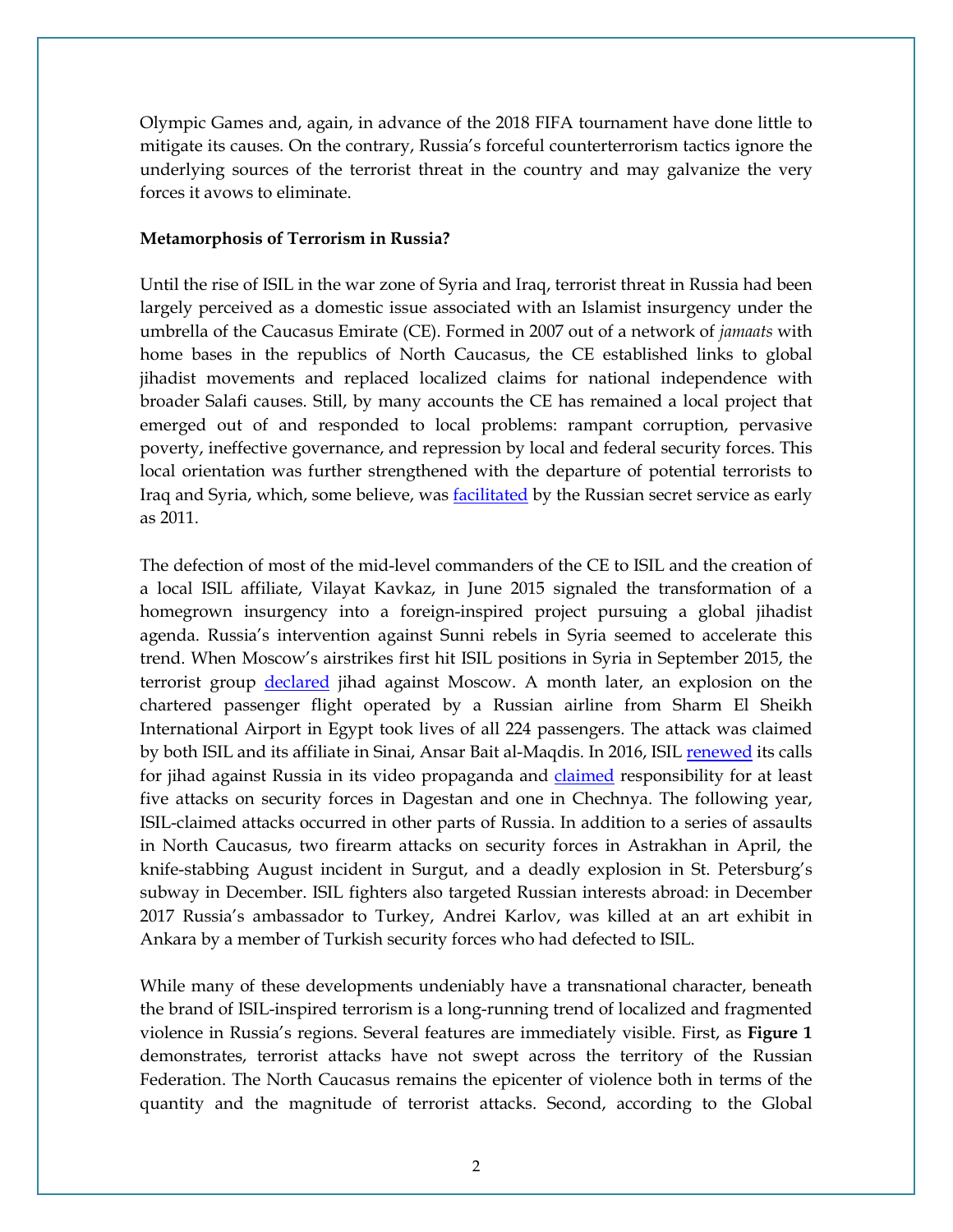Terrorism Database (GTD), maintained by the National Consortium for the Study of Terrorism and Responses to Terrorism at the University of Maryland, a relatively small percentage of attacks are perpetrated by organized insurgents. Out of the total of 1,080 violent incidents registered by the GTD in Russia between 2008 and 2016, only 116 attacks (less than 11 percent) were linked to the North Caucasus insurgents or the CE militants-turned supporters of Vilayat Kavkaz. The attribution of multiple incidents to a particular group has been contested. The rest of the violent attacks were carried out by diffuse networks of militants, organized crime actors, and criminalized elites, which are so diverse and expansive that it is often difficult to clearly attribute responsibility.



**Figure 1. Terrorist Violence in Russia's Federal Districts: 2008-2016**

*Source: [Global Terrorism Database.](https://www.start.umd.edu/gtd/)* 

Third, the decline in terrorist attacks in Russia is part of a long-term reduction in overall violence in the North Caucasus that has occurred precisely during the period of ISIL's emergence. The GTD data shows a drop in the number of terrorist incidents in Russia from 250 in 2010 to under 50 in 2016 (see **Table 1**). These trends are confirmed by Russia's official statistics as well. Data compiled from the reports by the National Anti-Terrorism Committee (NAK) shows that the number of terrorist attacks in the country declined from 101 in 2011 to 3 in 2017. Russia's Federal Security Service Director, Nikolai Patrushev, leading the NAK, [announced](https://ria.ru/defense_safety/20171226/1511725927.html?referrer_block=index_archive_63) the reduction in the overall terrorist activity in Russia, including preparation for terrorist attacks and organization of small terrorist cells from 779 registered crimes in 2010 to 24 in 2017.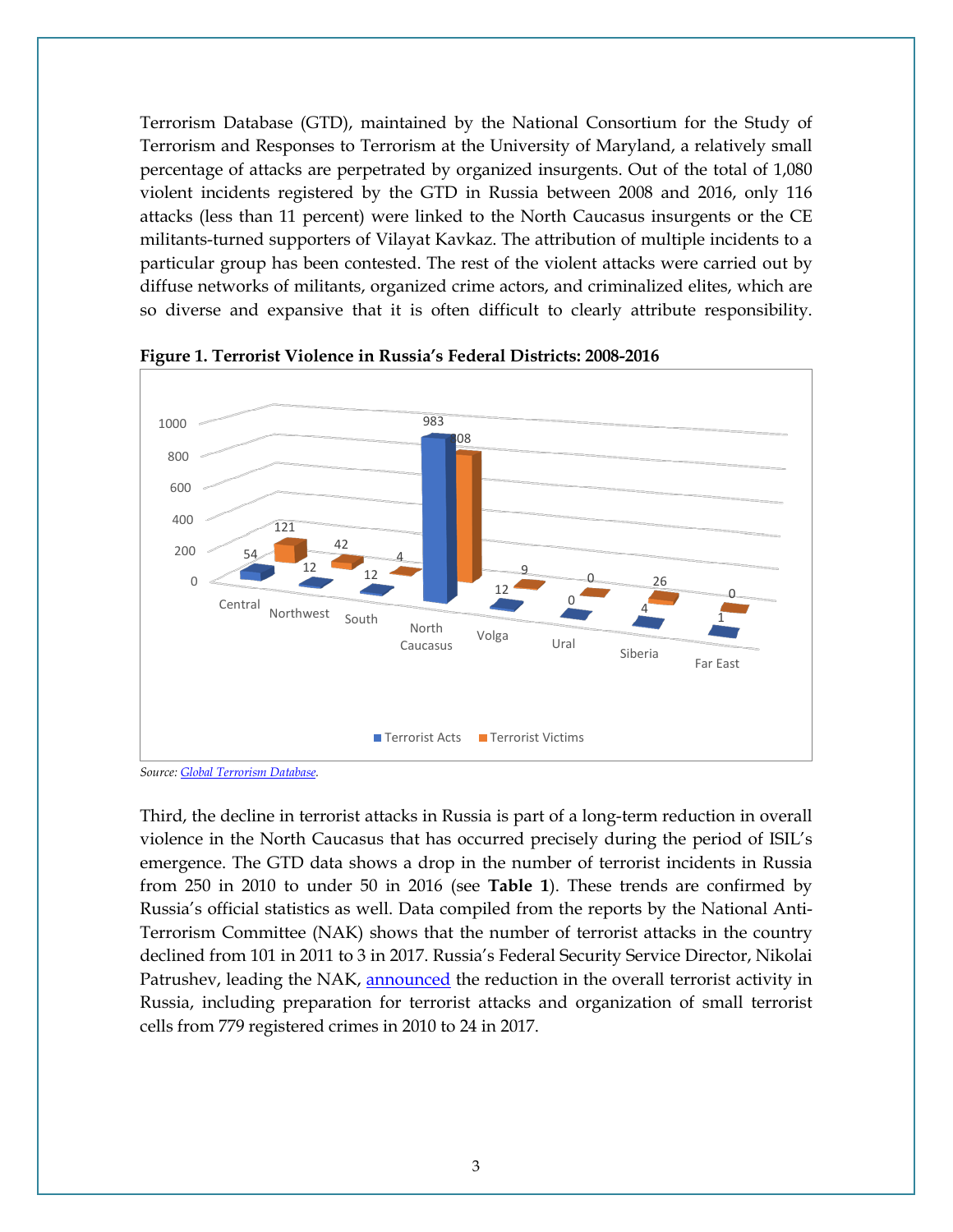

**Table 1. Terrorist Incidents in Russia: 2008-2016**

*Sources[: Global Terrorism Database](https://www.start.umd.edu/gtd/) an[d National Anti-Terrorism Committee.](http://nac.gov.ru/)*

Despite concerns of transnational influences promoting terrorist attacks in Russia, therefore, terrorist violence has remained homegrown, fragmented, and localized. This is especially true in Dagestan, where experts identified several features of its political, economic, and societal makeup shaping the nature of local terrorist violence: a diversity of ethnic and sub-ethnic groups; complex ideological and strategic perspectives characterizing religious actors; a politically divided and infrastructurally weak state apparatus; and the presence of a diffuse, fragmented illicit economy. Among the multiplicity of religious groups in Dagestan, for instance, some have taken on religious rhetoric "as a shell" used to justify criminal activity (such as extortion, racketeering, and violence) while outwardly maintaining a façade of religious adherence. Within Dagestan's divided political leadership, as well as in its organized crime circles, many used extremist groups to carry out attacks on competitors. The sheer diversity and fluidity of violent actors in Dagestan, with some deeply immersed in the political, business, and security institutions of the republic, undermine the ability of any transnational entity to provide ideological leadership and guidance for a concerted domestic terrorist campaign.

#### **The Stasis of Russia's Counterterrorism Strategy**

The Russian government has traditionally relied on short-term tactics of suppression,force, and military-bureaucratic solutions as the preferred approaches to fighting terrorism and projecting its influence in its provinces. During the Medvedev/Putin duumvirate (2008-2012), the Kremlin introduced several "softer"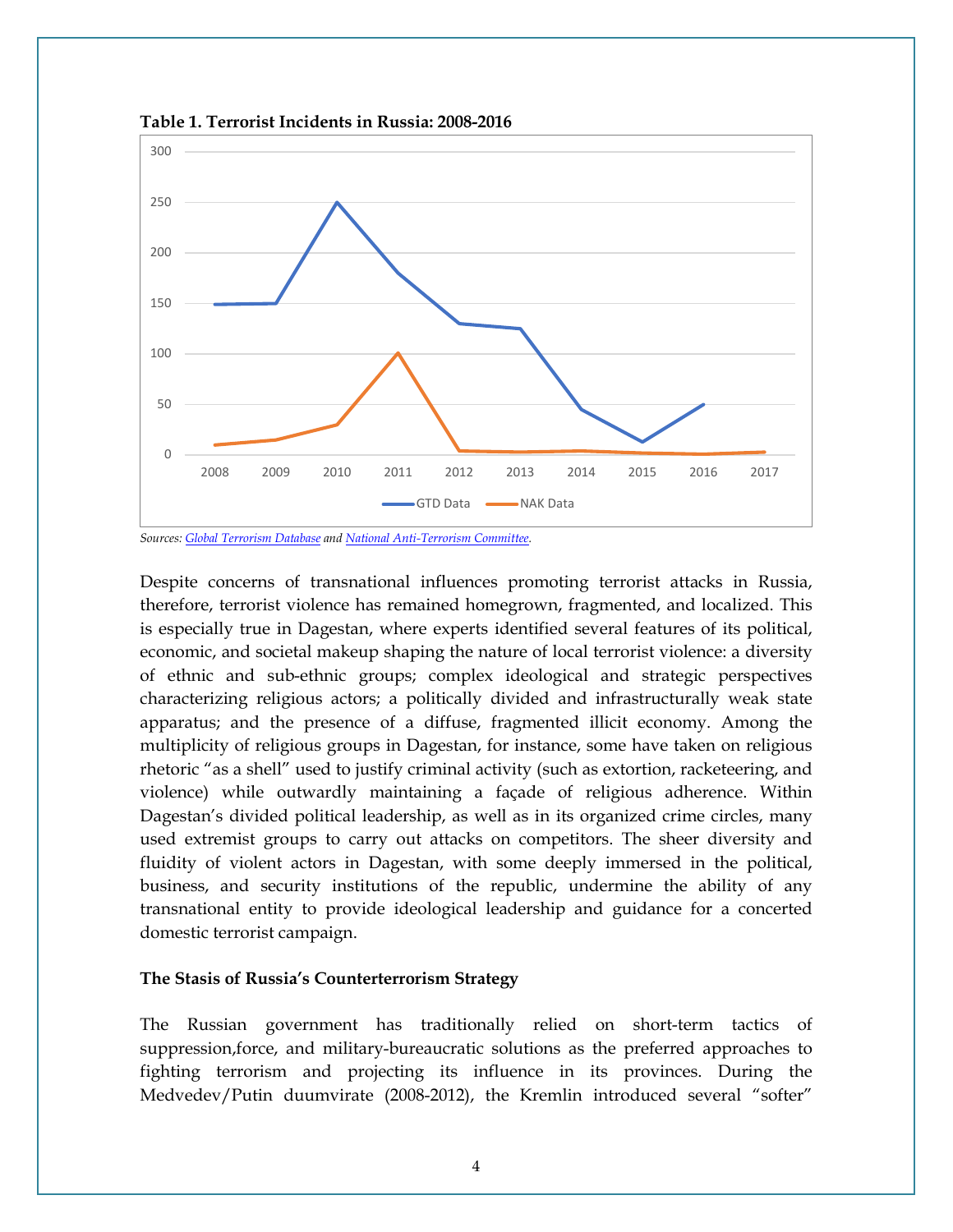methods of countering violent radicalization, which included dialogue with various religious and ethnic groups, rehabilitation programs for former militants, and collaboration with human rights defenders. These measures were largely curtailed by 2013 when the Russian government defined security at the Olympic Games as its critical priority.

The [return](http://www.kavkaz-uzel.eu/articles/283821/) to "state terror" gained momentum in 2014 when the Russian secret service and locally manned security units carried out a swift leadership decapitation campaign and numerous clean-up (*zhachistki*) operations. These counterterrorism sweeps targeted both militant leaders and the rank-and-file, and frustrated the logistics, movements, and communication of the remaining insurgents. The door-to-door searches of villages and neighborhoods have also led to the arrests of hundreds of non-violent religious activists as well as the relatives of alleged jihadists who were detained in the wide net of security sweeps. Concurrently, the Russian government widened the scope of terrorist crime and imposed harsher penalties for a range of terrorist and extremist activities.

Counterterrorism efforts were intensified in the run-up to the World Cup with the Russian secret service expanding its map of counterterrorism operations. Security raids allegedly targeting ISIL cells were carried out in several dozen locations across Russia, including St. Petersburg, Rostov, Krasnoyarsk, and Yaroslavl. Regional authorities in the North Caucasus republics continued clamping down on various religious institutions, closing down mosques, religious charities, and religious educational programs. These indiscriminate tactics have marginalized significant portions of the population, who have been deeply affected by these cycles of violence.

The Kremlin has also returned to its elite reshuffling strategy and the appointment of outsiders to senior republican posts. The North Caucasus republics, particularly Dagestan and Ingushetia, have been among the poorest constituent units of the Russian Federation. The scarcity of resources overlaid with the competing local bases of authority has fed corruption and the embezzlement of public funds. The Kremlin sought to impose control over the restive North Caucasus by providing lavish financial aid and political backing for handpicked local strongmen capable of maintain authority (often through the use of a ruthless security apparatus) in the republics. This tactic enabled the Kremlin loyalists to build extensive business empires using embezzled federal aid, local budgets, and revenues from a range of criminal activities. And by coopting regional elites benefiting from the federal funds and program, the Kremlin may be perceived as an enabler of elite criminality and corruption.

In October 2017, President Vladimir Putin replaced the head of Dagestan, Ramazan Abdulatipov, with retired Deputy Interior Minister Vladimir Vasiliev, who became the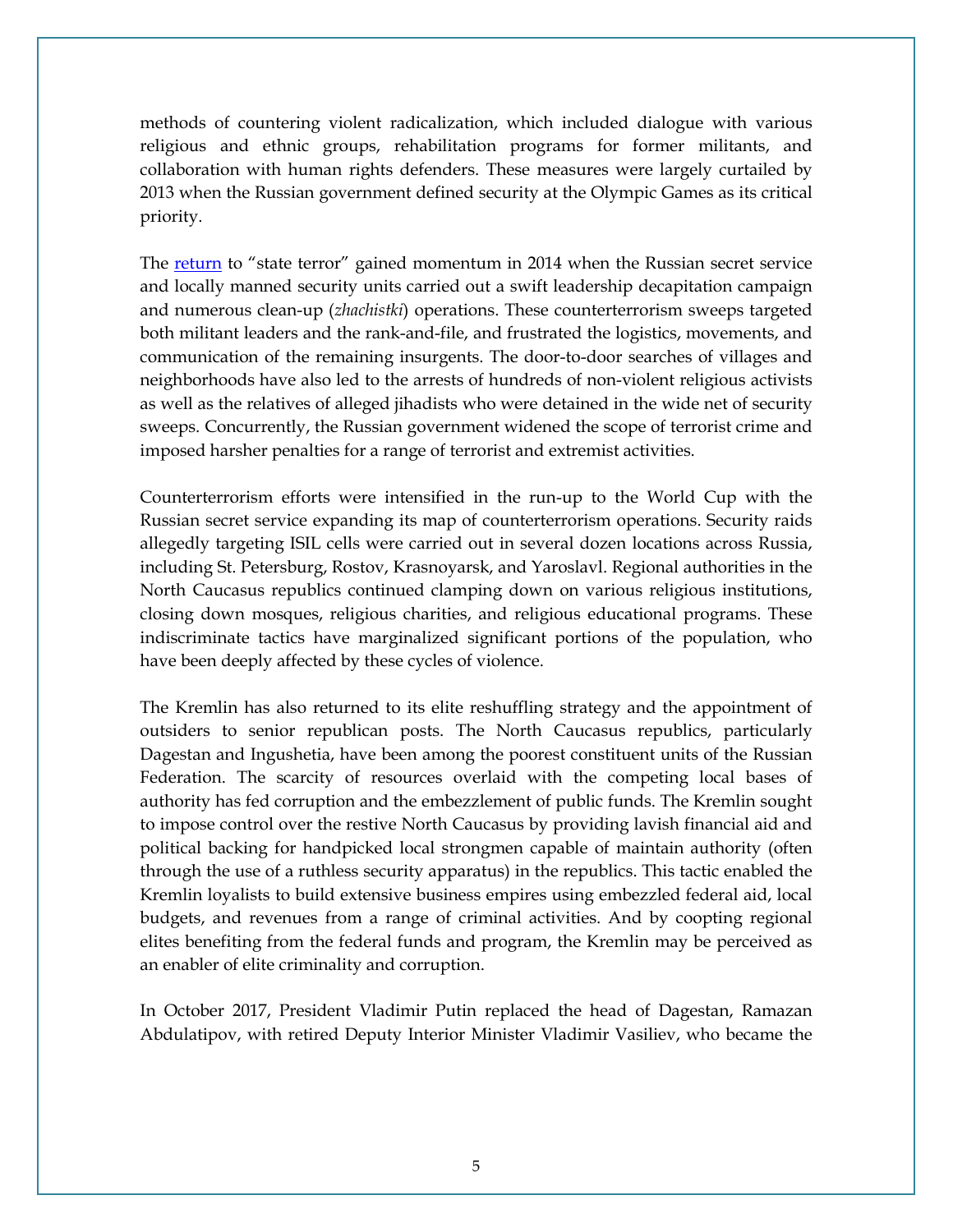first outside leader in Dagestan. [3](#page-5-0) Presumably, Vasiliev's task was to dismantle the stronghold of clans and subordinate the republic to control from Moscow. Overseeing a team of officials from the Office of Prosecutor General, the Ministry of Internal Affairs, and the Federal Security Service, Vasiliev [dismissed](https://www.osw.waw.pl/en/publikacje/analyses/2018-02-14/a-purge-dagestan-ahead-russian-election) multiple high-ranking officials, including the Mayor of Makhachkala (Dagestan's capital), the acting prime minister of Dagestan, two vice-prime ministers, the education minister, and Makhachkala's general architect. Smaller-scale purges took place in other regions of Russia as well. While the presence of a fragmented "armed underground" precludes much collaboration and coordination among the disparate militant, criminal, and political actors, any power shakeup or elite reshuffling threatens to disrupt the political order of competing business and political interests in the republic. In some areas of Dagestan, the removal of powerful local bosses produced a spike in violence, while in others federal security and intelligence agents became active participants of contraband, drug trafficking, racketeering, and extortion much like the organized criminals and militants they supplanted.

### **Way Forward**

Highly fragmented, diffused, and complex, terrorism in Russia remains largely homegrown and probably quite resilient to the influence of transnational terrorist groups. Terrorist acts are carried out by a loosely integrated web of violent actors, aptly described by experts as an "armed underground" that is comprised of diffuse and fractured networks linking together militants, members of organized crime, and corrupt state officials. These networks also tend to be permeated by different ethnic, religious, and local ties. The reasons for individual acts of violence may be complex and varied, but it is often competition over resources and authority—in addition to the alienation of some groups of the population—that continues to drive terrorist violence in Russia.

Yet, Moscow's counterterrorism efforts, which intensified during recent sporting events to score another "victory" over the threat of global jihad, has done little to address the underlying factors behind radicalization and violence in Russia's regions. These indiscriminate and harsh operations may serve to push Russian citizens toward jihadist groups. Further, by weakening the local elite through power shakeups and centralized control over resources, the Kremlin risks losing the public's support as a decline in the benefits of federal aid may lead people to turn again to alternative sources of social justice and governance, including private Islamic schools and informal Sharia courts.

To prevent this, Russia's federal government should seek allies that are not part of the region's closed system of government and that are open to dialogue with the center. Local institutions of self-government still exist in Russia's restive regions. Until recently,

<span id="page-5-0"></span><sup>&</sup>lt;sup>3</sup> See: Edward Holland, "The Kremlin's New Man in Dagestan: Corruption Supplants Security as Moscow's [Chief Concern,"](http://www.ponarseurasia.org/memo/kremlins-new-man-dagestan-corruption-supplants-security-moscows-chief-concern) PONARS Eurasia Policy Memo No. 549, November 2018.